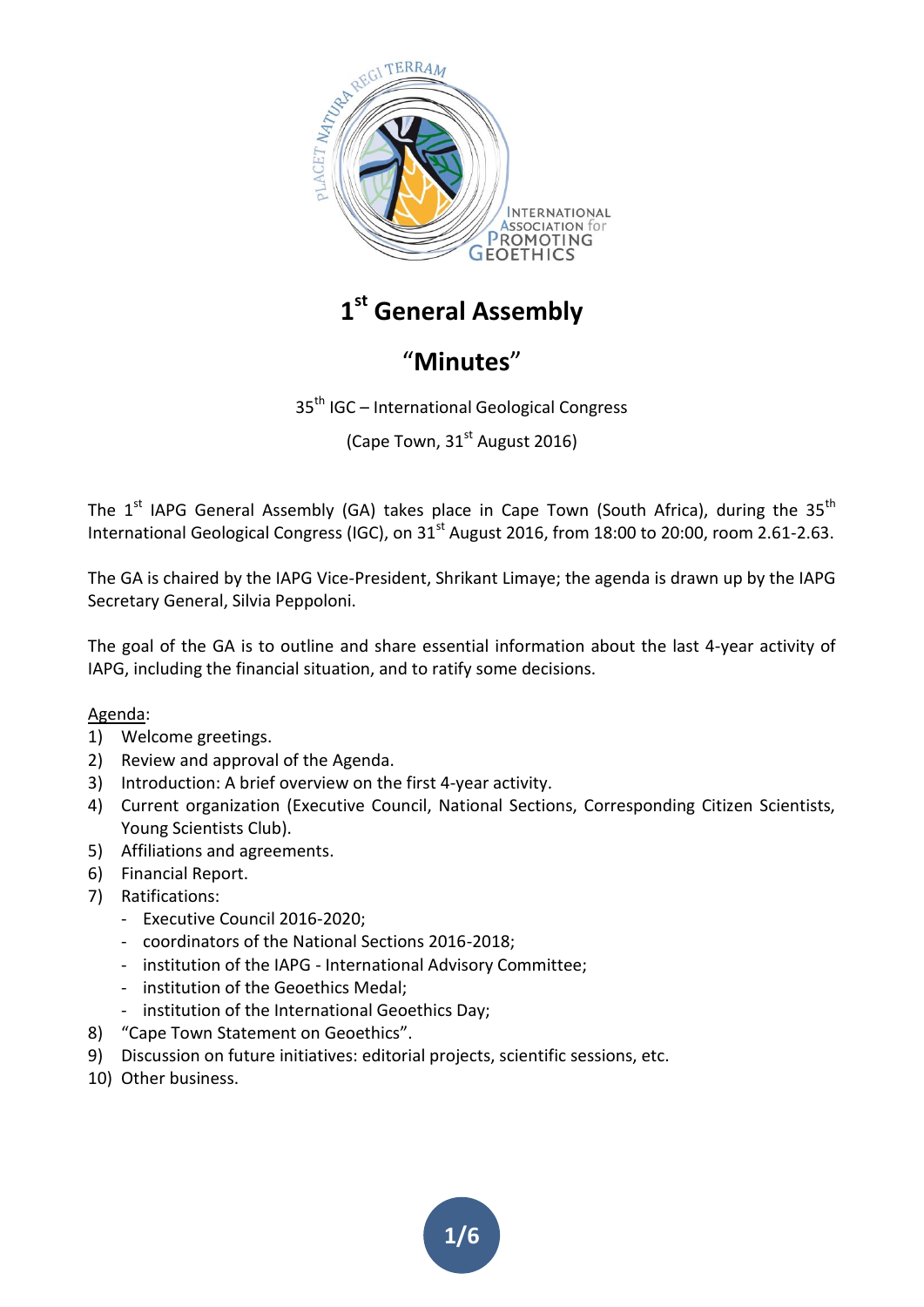

Discussion:

## **1) Welcome greetings**

S. Limaye welcomes participants and sums up essential steps that led to the foundation of IAPG in 2012 during the 34<sup>th</sup> International Geological Congress (IGC) in Brisbane (Australia).

## **2) Review and Approval of the Agenda**

GA approves the agenda without changes.

## **3) Introduction: A brief overview of the first 4-year activity**

Giuseppe Di Capua, IAPG treasurer, illustrates the principal results achieved by IAPG in its first 4 year activity, putting in evidence that they are the results of a clear strategy based on the following key-words: Networking, Sessions in congresses, Lectures, Publications, Society. The first years of activity have brought:

- to build the structure of the association, by the creation of the organization, the website, and social network pages;
- to develop contents on geoethics through research activities.
- to involve the geoscience community, by organizing conferences and sessions in scientific meetings, delivering lectures in congresses, stimulating the participation of colleagues in writing texts for the blog and papers to be published, sharing information about geoethical issues through the IAPG social network pages.
- to transfer geoethical knowledge through the publication of books and articles.
- **4) Current organization (Executive Council, National Sections, Corresponding Citizen Scientists, Young Scientists Club)**
- G. Di Capua illustrates the current IAPG organization (upd.  $31<sup>st</sup>$  August 2016) that can count on:
- 11 members of the Executive Council;
- 23 National Sections, coordinated by 29 colleagues:
- 7 Corresponding Citizen Scientists on different geoethical topics:
- 6 members of the Young Scientists Club.
- 1236 members in 107 countries in 5 continents.

Moreover, G. Di Capua shows the continental distribution of the IAPG members (see the picture below)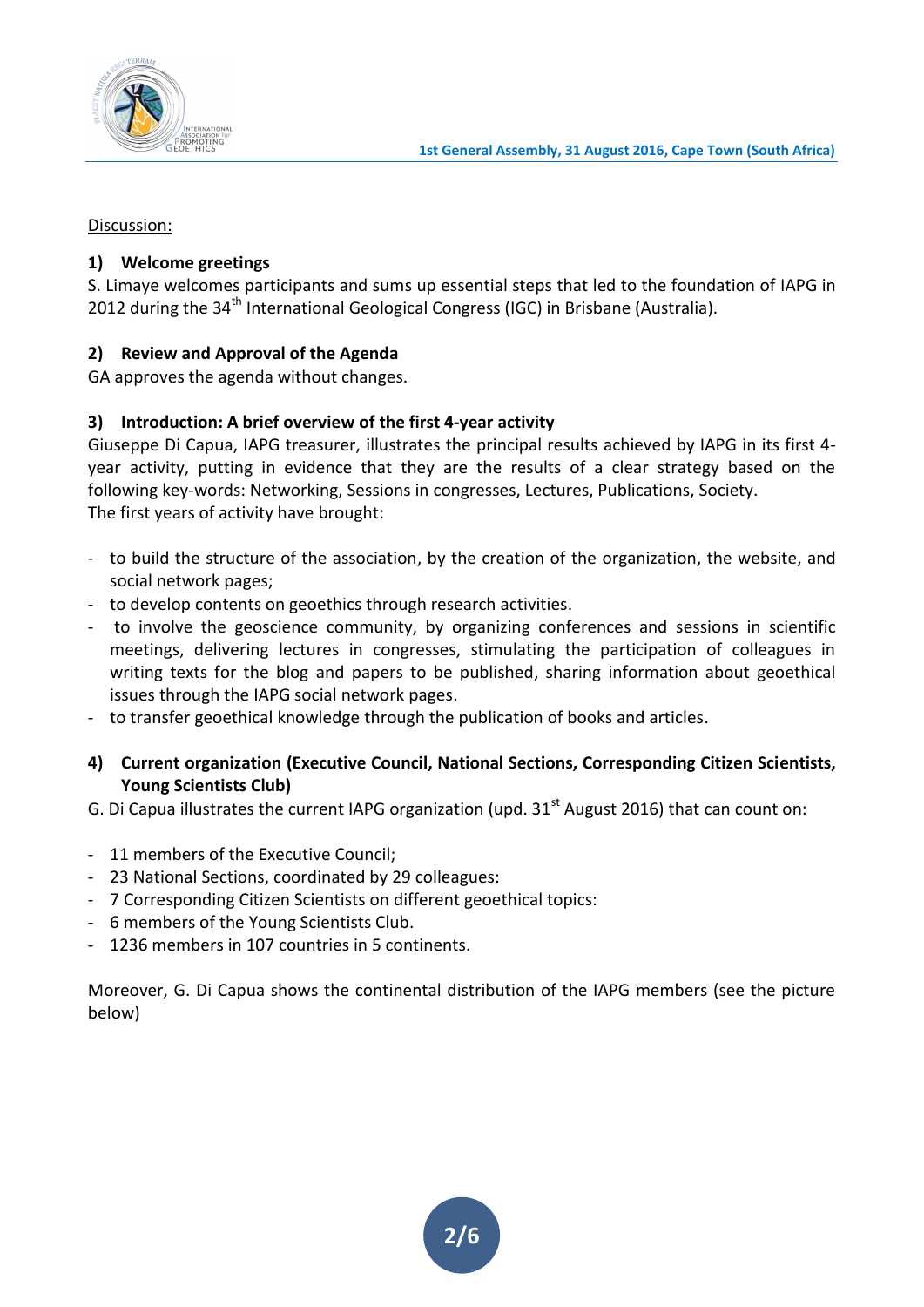



## **5) Affiliations and agreements**

G. Di Capua reports on 5 affiliations (IUGS, AGI, GSA, GSL, GIRAF) and 9 agreements for cooperation (EFG, EGS, AGU, IAEG, IGEO, AEG, AAWG, ANGE, GEVAS). Positive contacts will bring in the near future to new agreements, in order to enlarge and strengthen the IAPG network of international cooperation.

## **6) Financial Report**

G. Di Capua reports on Incomes and Expenses for the period 26 March 2013 (date of opening of the IAPG bank account in Italy at the Unicredit Bank) – 22 August 2016:

Incomes: 2,637.92 Euros (Donations, IUGS grants, Bank interest).

Expenses: 791.00 Euros (Bank account fee, AGI fee, Website).

Net income: 1,846.92

Finally, G. Di Capua informs that in 2014 IAPG has started in Italy the procedure to get the tax donations from Italian taxpayers, who can choose to devolve to IAPG a compulsory 5 ‰ = 0.5% ('five per thousand') from their annual income tax return each year. IAPG should receive from the Italian government 505.50 Euros for the year 2014. Regarding 2015 and 2016 data on tax donations have not yet been published by the Italian agency for taxes. GA approves the Financial Report.

**3/6**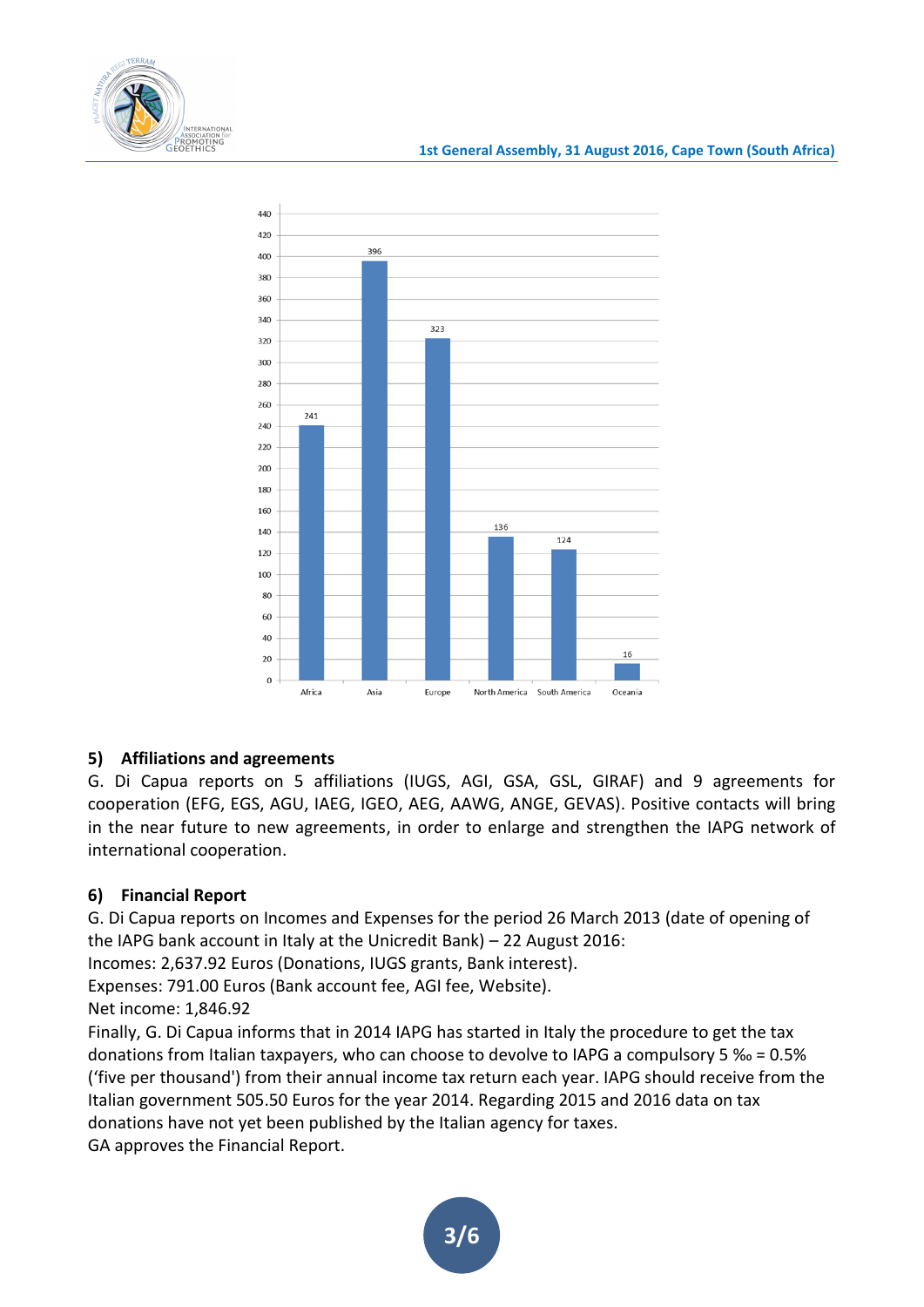

#### **7) Ratifications**

## - Executive Council 2016-2020:

GA approves the proposal of S. Peppoloni to confirm all members, after to have verified their availability to continue in their position, taking into account the necessity to assure an adequate support to the IAPG management due to the great growth of the Association.

## - coordinators of the National Sections 2016-2018:

Regarding the 23 national sections, in order to strengthen their role into the IAPG network, to enlarge the number of IAPG members and to promote new activities, S. Peppoloni proposes to ask to G. Di Capua to make a proposal for some changes among the coordinators of some national sections, in order to assure a more shared responsibility among the members, and to create new opportunities for local networking. In case of sections with only one coordinator, G. Di Capua will seek a co-coordinator. For sections with already two co-coordinators, one of the two could be replaced by the IAPG Secretary General, on the base of activities carried out by them. IAPG Secretary General will choose the names of new coordinators, by taking into account the list of the IAPG members in each country and the potential candidates selected by G. Di Capua.

## - institution of the IAPG - International Advisory Committee:

The IAPG Constitution considers the possibility to create an International Advisory Board. After a discussion, GA agrees to evaluate the possibility to transform the group of the Corresponding Citizen Scientists into the Advisory Committee, that is the IAPG Board of experts. In case, IAPG Secretary General will ask an approval to the IAPG EC.

#### - institution of the Geoethics Medal:

G. Di Capua illustrates the proposal to institute the Geoethics Medal, from an idea conceived during the EGU General Assembly 2016. GA agrees on the institution, that has the goal to reward scientists who have distinguished themselves in favor of applying/favouring/assuring ethical approaches in the practice of geoscience. GA agrees on the necessity to define clear rules for the nomination of candidates, in order to avoid self-recognition or awards among a restricted group of people belonging to IAPG. GA agrees on asking to all the IAPG members, via email, to express their approval to this initiative. The IAPG Secretary General, Silvia Peppoloni, is commissioned to nominate a draft committee for preparing a list of criteria to apply for the nomination of candidates to receive the "Geoethics Medal". The list of criteria will be approved by the Executive Council.

## - institution of the International Geoethics Day:

G. Di Capua illustrates the proposal to institute the International Geoethics Day, from an idea conceived during the EGU General Assembly 2016. GA agrees on the institution, that has the goal to raise the awareness of the geoscience community and society as a whole about the importance of ethical, social and cultural aspects of geoscience knowledge, research, practice and education. GA agrees on asking to all the IAPG members, via email, to express their approval to this initiative.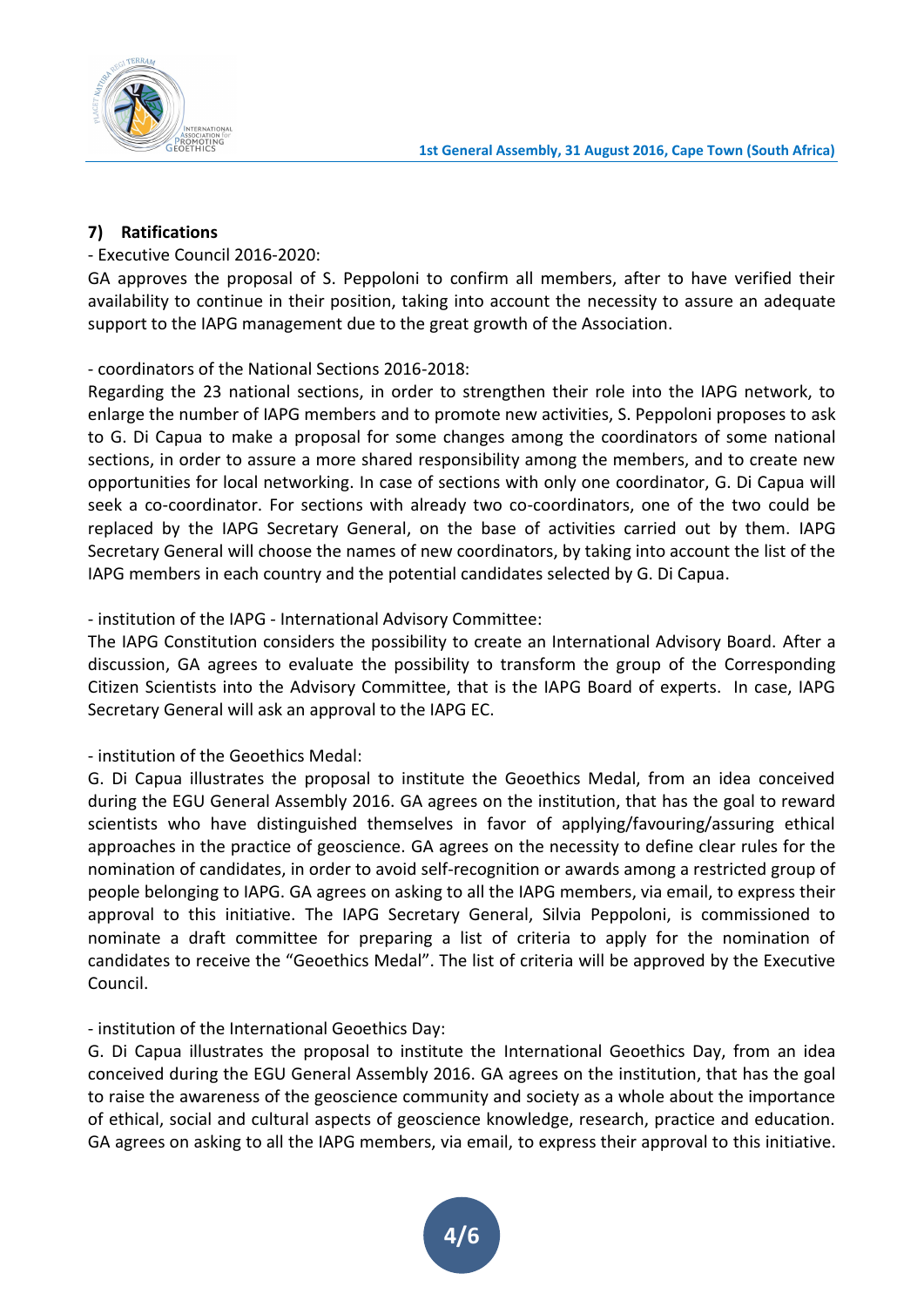

The IAPG Secretary General, Silvia Peppoloni, is commissioned to propose a date for the "International Geoethics Day" to be approved by the Executive Council.

# **8) "Cape Town Statement on Geoethics"**

S. Peppoloni underlines that we can consider the  $35<sup>th</sup>$  IGC in Cape Town the event that opens a new phase for Geoethics and for IAPG. In order to celebrate this passage, the IAPG Drafting Committee, formed by Giuseppe Di Capua, Peter Bobrowsky and Silvia Peppoloni, has put together the "Cape Town Statement on Geoethics" (CTSG), a document to be considered as the product of an international effort to focus the attention of geoscientists on the development of shared policies, guidelines, strategies and tools, with the long-range goal of fostering the adoption of ethics in the geoscience community. The final document sums up all the values, concepts, contents developed in the first 4-year activity of IAPG, giving a perspective for the future development of geoethics. The CTSG has been announced during the opening keynote speech by S. Peppoloni in the first IAPG session on geoethics at the  $35<sup>th</sup>$  IGC. After the congress, the draft version will be sent for comments and suggestions to all the IAPG officers (EC members, Coordinators of the National Sections, Corresponding Citizen Scientists) and to the 35<sup>th</sup> IGC Champions of the Theme "Geoscience Professionalism and Geoethics". Once improved, the final version will be ratified by the Executive Council of the IAPG and published in the IAPG website.

## **9) Discussion on future initiatives: editorial projects, scientific sessions, etc.**

G. Di Capua reports on future editorial projects, scientific sessions and other events in preparation in Nigeria, USA, Italy, Austria, Canada, Peru.

S. Peppoloni illustrates the new IAPG strategy for the period 2016-2020. The strategy developed so far (from 2012 to 2016) should be implemented with other two objectives: Projects and Training on geoethics.